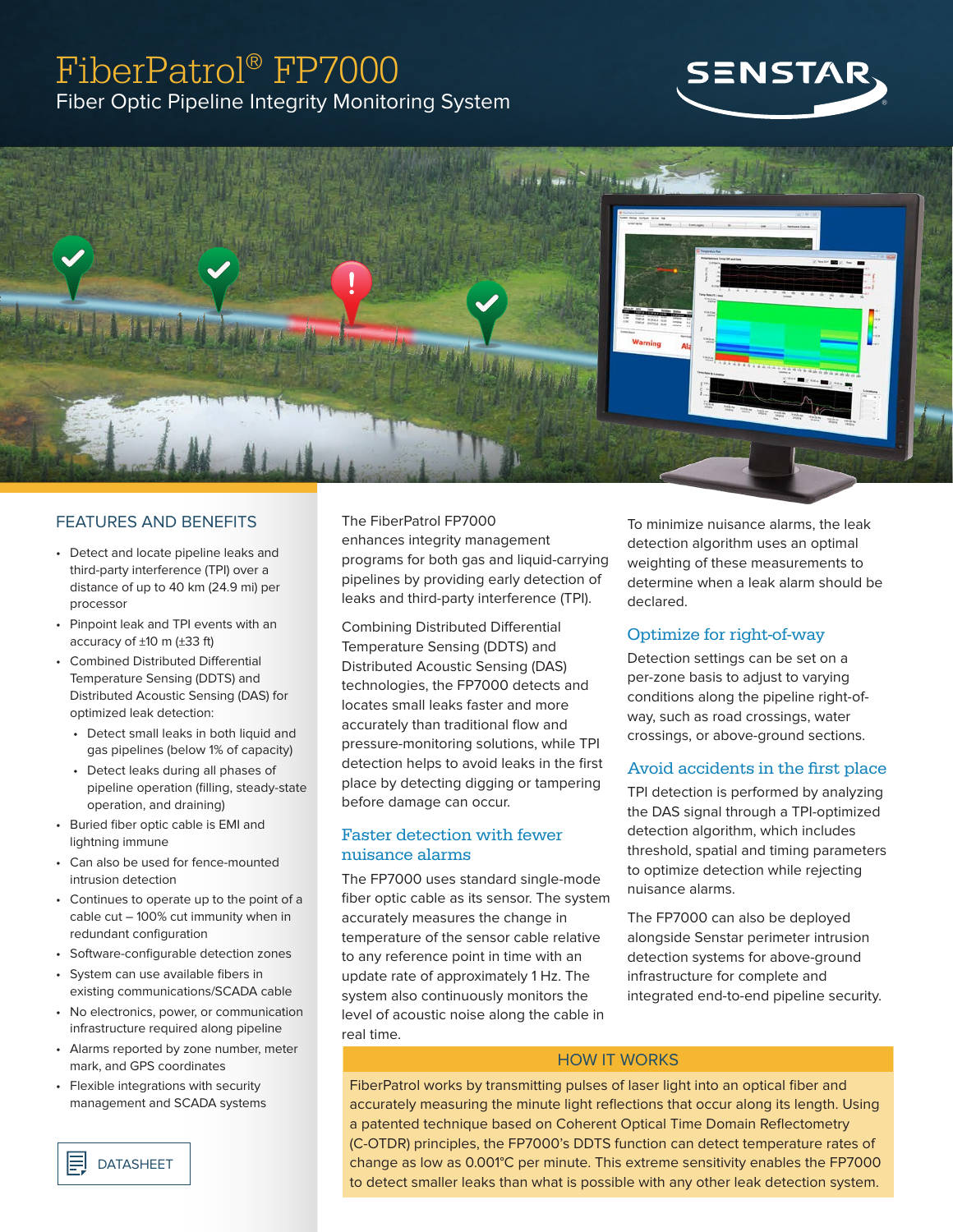## Leak Detection

The FiberPatrol FP7000 detects leaks using two different sensing techniques: Distributed Differential Temperature Sensing (DDTS) and Distributed Acoustic Sensing (DAS).

DDTS senses minute temperature changes at the sensor cable location caused by liquid or gas leaks. Transported liquids such as crude oil will typically be at a different temperature than the surrounding soil. Leaking gaseous materials, on the other hand, will be cooled by the Joule-Thomson effect. The plume of cooled gas can be detected by direct impingement on the sensor cable itself or by conduction through the intervening soil.

The FP7000 implements a background subtraction algorithm that compensates for weather-induced temperature changes that affect long portions of the sensor cable, enabling the FP7000 to respond only to localized temperature changes characteristic of a leak.

The DAS capability of the FP7000 detects the orifice noise caused by a liquid or gas pipeline leak. The DAS bandwidth is up to 2,000 Hz. Filters can be set in the frequency domain to reject acoustic noise stemming from pipeline vibrations or nearby rotating equipment.

## Leak analysis software

The FP7000 includes leak analysis software that aids in optimizing detection parameters and in assessing leak events.

The leak analysis software runs on a Windows® workstation and enables the system operator to display the recorded sensor response in a number of ways for a specific time period and location range:

- Temperature rate of change versus time
- Waterfall display of the temperature rate of change versus time
- Amplitude of acoustic noise versus time
- Waterfall display of the amplitude of acoustic noise versus time
- Frequency-domain display of the acoustic noise versus time

Being Windows®-based, the software can run from a centralized location and access the FP7000 from over the network.

### Detection zones

Up to 1,440 distinct detection and reporting zones can be defined over the length of the sensor cable. Each zone can have its own individual detection settings and reports separately to the management system, using zones, cable distance and/or GPS coordinates.

uost: i<br>Tanan nsastine<br>Fotografi 

Distributed Differential Temperature Sensing (DDTS) Analysis



Distributed Acoustic Sensing (DAS) Analysis

## Typical leak detection performance

|                      | <b>GAS LEAK</b>                                                                                                                                                                                     | LIQUID LEAK                                                                                                                                                                                                            |
|----------------------|-----------------------------------------------------------------------------------------------------------------------------------------------------------------------------------------------------|------------------------------------------------------------------------------------------------------------------------------------------------------------------------------------------------------------------------|
| Detection time       | Less than 5 minutes                                                                                                                                                                                 | Less than 5 minutes                                                                                                                                                                                                    |
| Leak characteristics | 40 bar pipeline operating pressure<br>Leak flow rate: approximately 500 Standard Liters per<br>Minute (SLPM), representing 0.01% of the typical flow<br>rate of a 24-inch gas transmission pipeline | 40 bar pipeline operating pressure<br>Leak flow rate: approximately 50 Liters per Minute<br>(LPM), 3°C temperature difference, representing 0.2%<br>of the typical flow rate of a 20-inch oil transmission<br>pipeline |

### Assumptions:

- Direct-buried
- Sensor cable offset from pipeline: 0.5 m (1.5 ft)
- Soil type: Common soil with a porosity of 40%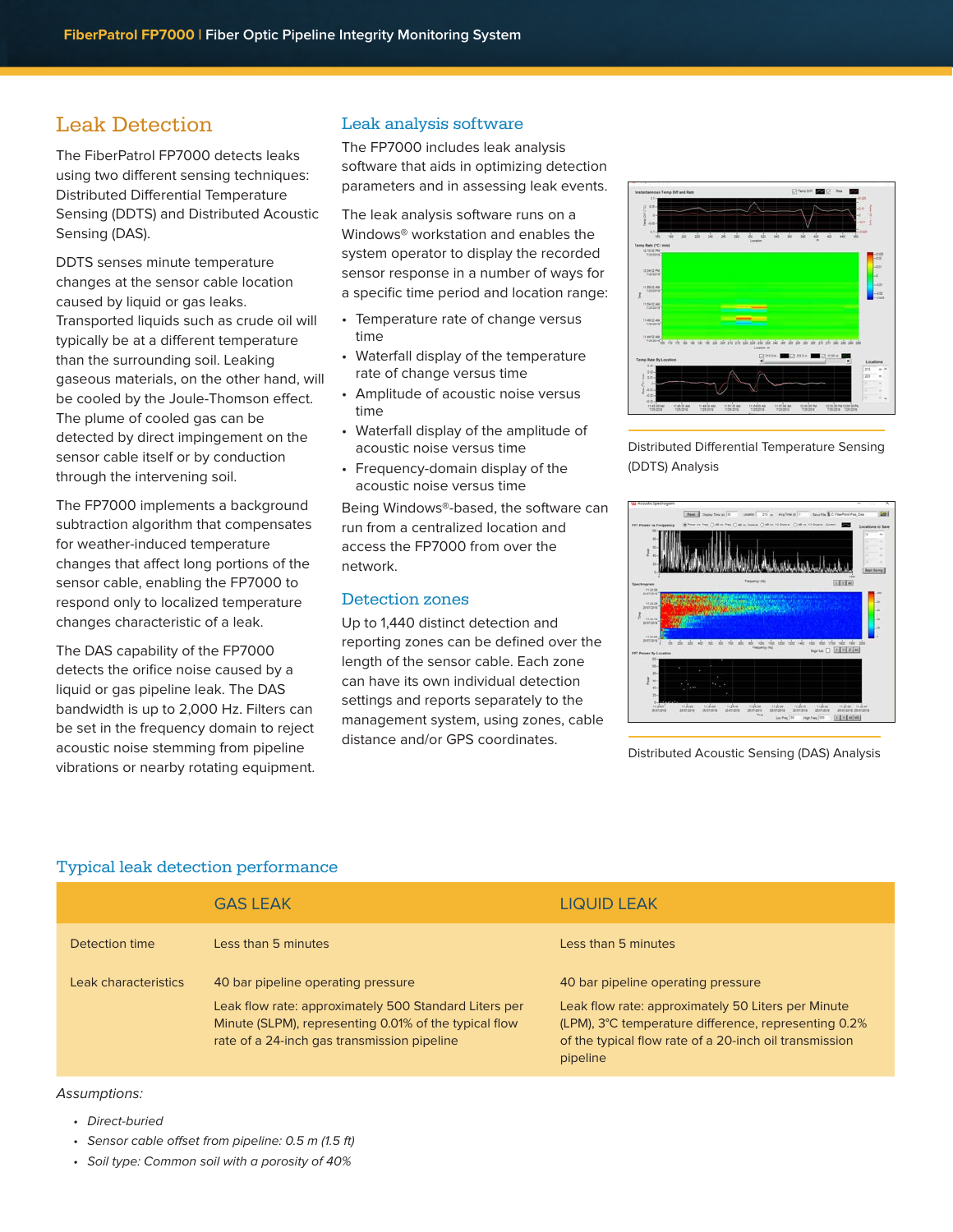## Third-Party Interference (TPI) Detection

TPI, including unauthorized excavation in a pipeline's right-of-way, is a leading cause of pipeline accidents and loss. The FP7000 includes an advanced TPI detection algorithm specifically designed to promote the physical security of buried pipelines.

### Early warning of threats

The FP7000 detects activity within a few meters of the sensing cable. The actual distance will vary depending on the type of activity, and the soil conditions that occur between summer, winter, and in rainy seasons.

## Continued detection after cable cut

If the sensor cable is cut, accidentally or in an attempt to defeat the sensor, the FP7000 immediately reports the incident, including its exact location.

### Typical TPI detection ranges

| Event                     | Typical detection range (perpendicular to sensor) |  |
|---------------------------|---------------------------------------------------|--|
| Manual digging            | 1 to 5 m (3 to 15 ft) <sup>+</sup>                |  |
| Light vehicle             | 3 to 10 m (10 to 33 ft)                           |  |
| Heavy excavating machines | 15 to 60 m (50 to 200 ft)                         |  |
|                           |                                                   |  |

† Cable installed above pipeline in a quiet environment

Moreover, the sensor retains the ability to detect and localize intrusions right up to the point of the cut. In redundant configurations, complete cut-immunity is supported.

## Reject nuisance alarms

The FP7000's advanced detection algorithms incorporate threshold, spatial and timing parameters that optimize the detection of interference events while rejecting nuisance alarms. The detection algorithms can also reject vibrations caused by traffic on roads and railways running parallel or perpendicular to the pipeline.

### Fence detection

The TPI capability of the FP7000 can be applied to fence detection. When the sensor cable is mounted to a fence the FP7000 detects and locates any attempt to cut, climb, or otherwise break through the fence. The FP7000 works on most fence types including chain-link, standard weld-mesh, expanded metal mesh, and palisade fences. The sensor cable can be mounted on swinging gates to provide gate protection.

Between buried and fence sections, a 30 m (100 ft) buffer coil of sensor cable is recommended.

## FP7000 Deployment

Buried with the pipeline, the fiber optic sensor cable is an armored, multi-fiber, single mode, telecommunications-type of cable suitable for direct burial. The FP7000 may use existing communications/SCADA cable, providing performance and attenuation specifications are met.



Up to 40 km (24.9 mi)